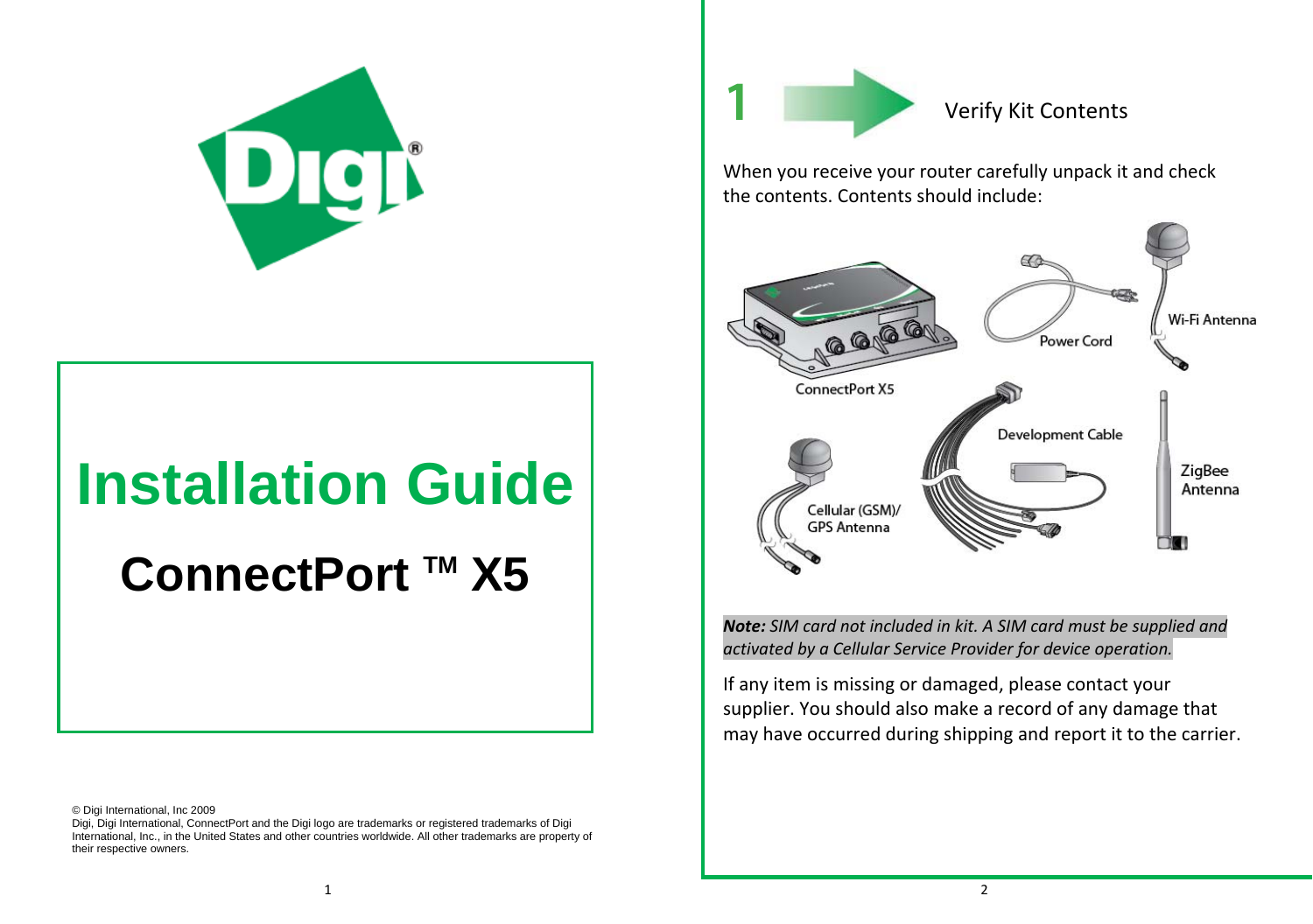

 $\mathsf{a}$ 

 $\mathbf{b}$ 

C

 $\mathbf d$ 

# Connect Hardware

- Connect antennas to the device.
- Connect development cable to the device.
- Plug in power supply using power cord.
- Connect the Ethernet cable to an Ethernet switch or hub. Connect the switch or hub to a PC.





### Verify Power



On power up, the blue power LED on the board will turn on.



The status LED blinks three times to indicate the initialization of the operating system.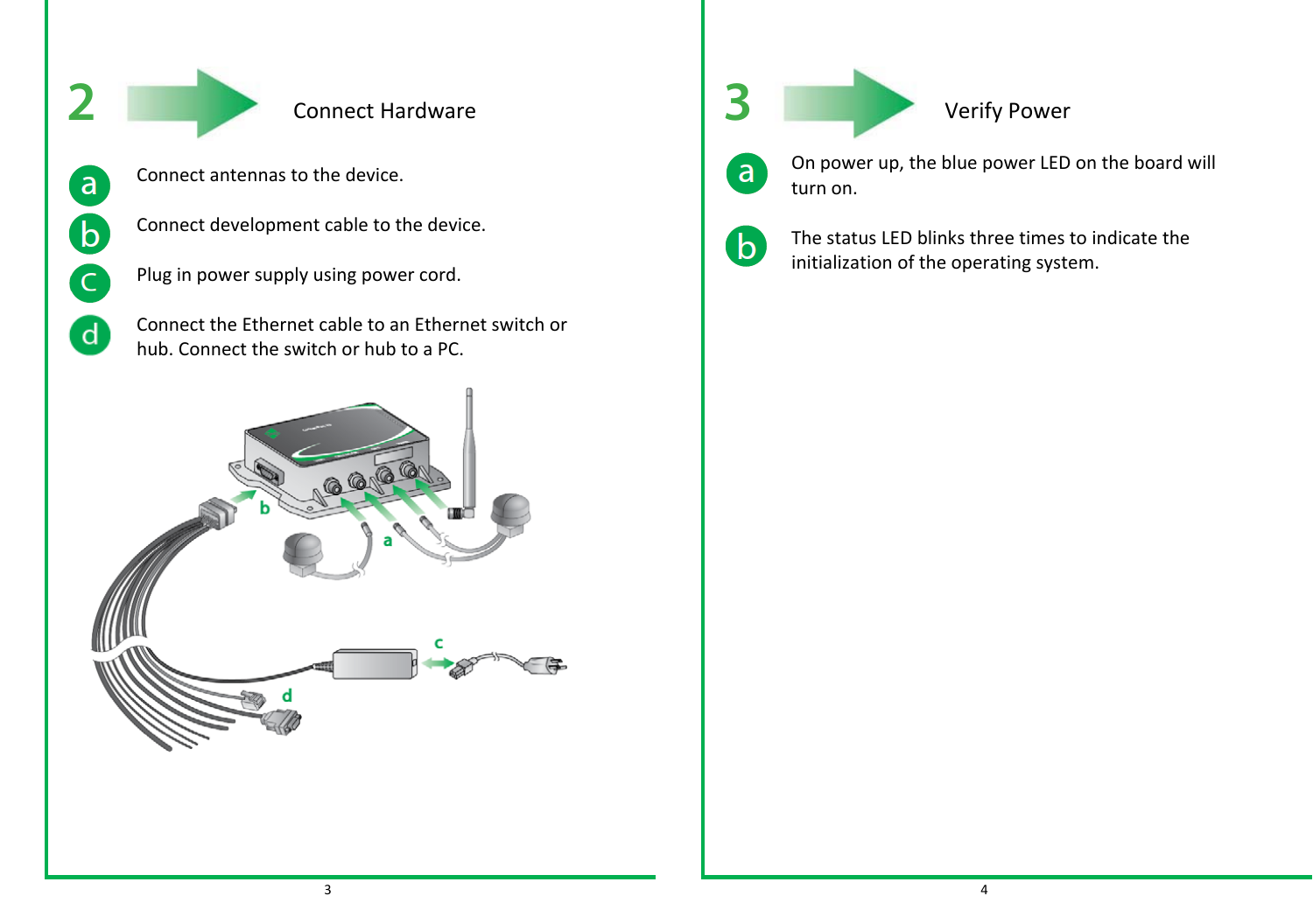

# Connect to Device

The ConnectPort X5 has DHCP server enabled by default. In order to discover your Digi device, make sure your host computer is set up to obtain IP addresses automatically. Also ensure firewall software is temporarily disabled.

 $\Delta$ 

 $\mathsf{a}$ 

Open your web browser and enter the IP address 192.168.1.1 in the URL address bar.

**5**

## Configure Device on iDigi

You are now able to configure your device. For more information on configuring your device see the ConnectPort Family's User's Guide.

**b** 

 $\mathsf{a}$ 

For more information on developing software to exercise the interfaces on this device, see the Digi Python Programming Guide (http://www.digi.com/wiki/developer/index.php/Digi \_Python\_Programmer%27s\_Guide).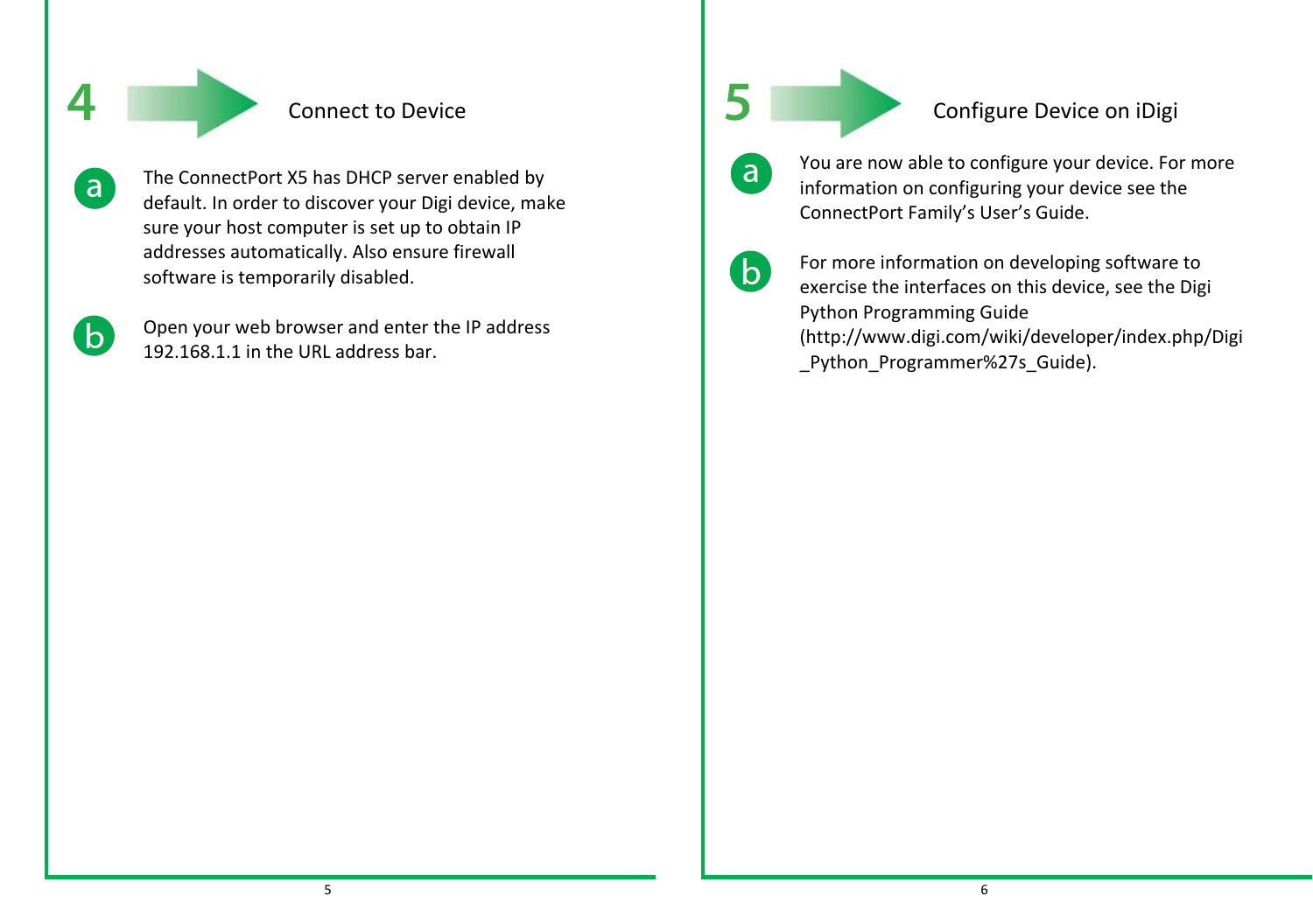**6**

#### Create an iDigi.com Account

To get started, set up an account on the iDigi Platform as follows:



 $\overline{\mathsf{C}}$ 

- Navigate to http://www.idigi.com
- $\mathbf b$ 
	- Click on the iDigi Platform Login button.
	- Click on the "Are you <sup>a</sup> new user" link and create your account.





### Create an iDigi.com Account

To add <sup>a</sup> gateway to the device list, follow these steps:



Log into the iDigi.com user portal using the username and password you just created.



Select the Devices tab.

Click the **button to bring up the Add Devices** dialog. Click Add Manually and type in the Modem Serial Number (IMEI) of your gateway that can be found on the bottom label of the gateway module into the device entry field.



Ensure your device is now displayed in the devices list as shown below:

|                |         |           |                |             |             | About I Log Off<br>cheim, Digi International<br>iDigi Connectivity Server: sd1-na.idigi.com |
|----------------|---------|-----------|----------------|-------------|-------------|---------------------------------------------------------------------------------------------|
| Welcome        | Devices | Data      | Administration |             |             |                                                                                             |
| <b>Devices</b> |         | 冊         |                |             |             | Launch iDigi Device Manager                                                                 |
|                |         |           |                |             |             |                                                                                             |
|                |         |           |                |             |             |                                                                                             |
| MAC Address    |         | Device ID | IP Address     | Device Type | Description | Status                                                                                      |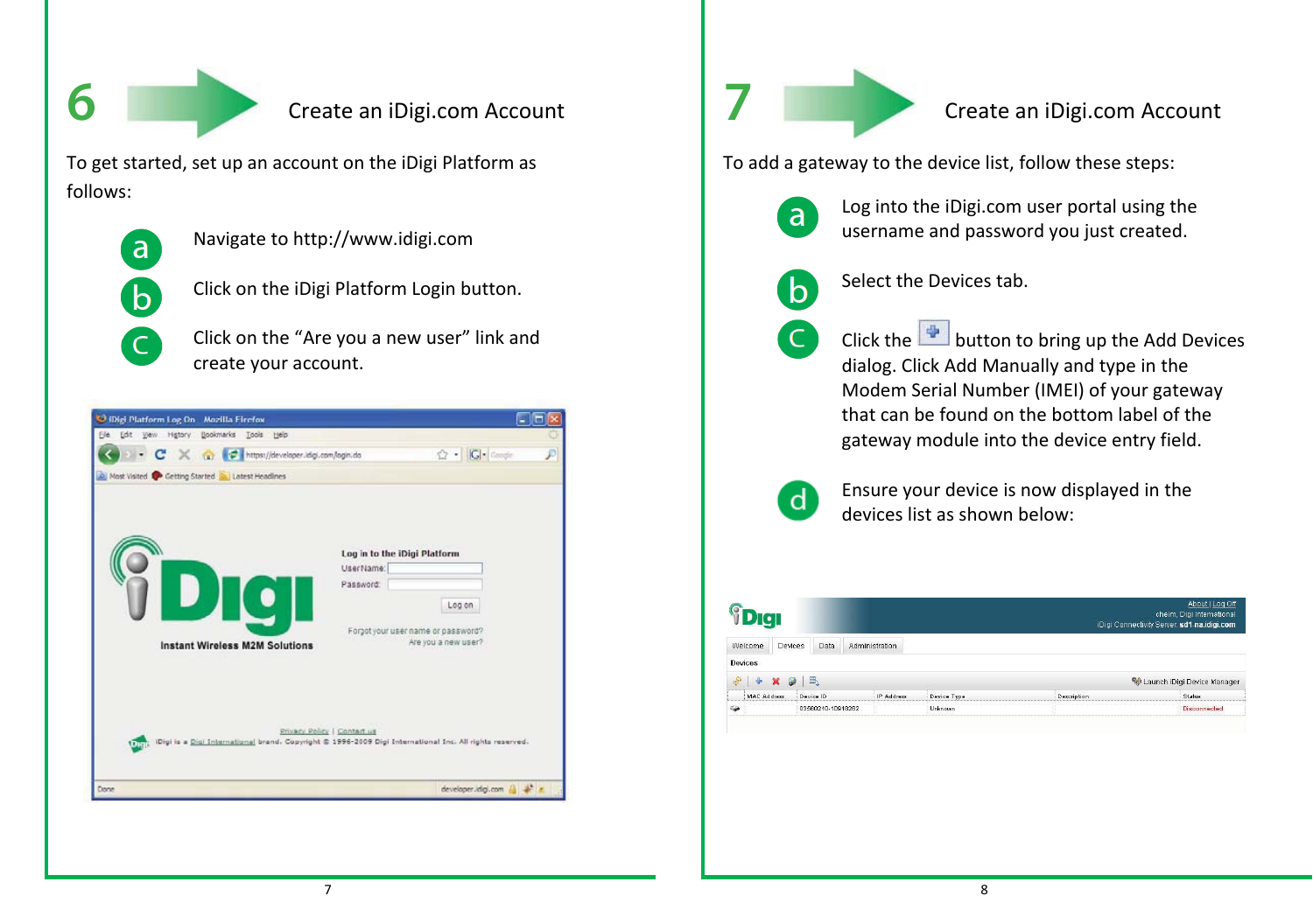

Hello World! Running Python on the X5



b

Write the Program.

In <sup>a</sup> text editor, create <sup>a</sup> file named hello.py, with the following contents:

# hello.py

print "Hello Digi World!"

Save the file as hello.py

Upload the program.

On the X5 Dashboard, navigate to the Python tab. Click Browse and navigate to the .py file you just created. Select the file and click Upload. You should now see your help.py file in the Management Files tab at the top of the Python tab.

*Note: Be sure and take note of which ComPort is listed in the Device Information tab of the X5 Dashboard in the top left‐hand corner. You will need this to connect to the unit.*

Close the X5 Dashboard.



 Cellular Configuration (optional) Insert SIM card as shown in diagram (SIM not

included with kit).



From the web interface, under Configuration, click "Mobile." Enter your service provider name and connection parameters and click "Apply."



For additional information about your cellular connection, go to Administration <sup>&</sup>gt; System Information <sup>&</sup>gt; Mobile in the UI web and reference the User's Guide on the Digi support site (www.digi.com/support).